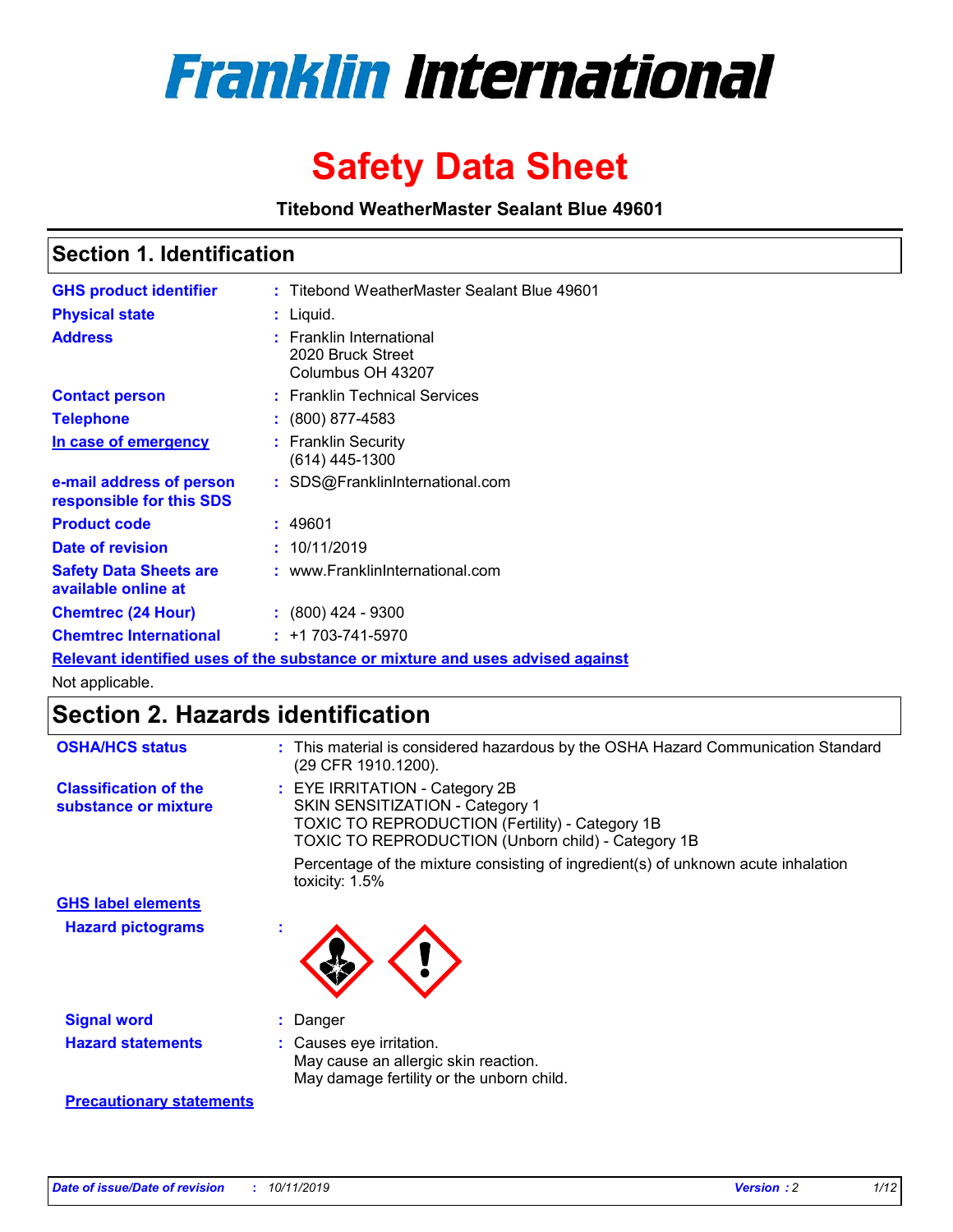### **Section 2. Hazards identification**

| <b>Prevention</b>                          | : Obtain special instructions before use. Do not handle until all safety precautions have<br>been read and understood. Wear protective gloves. Wear eye or face protection.<br>Wear protective clothing. Avoid breathing vapor. Wash hands thoroughly after handling.<br>Contaminated work clothing must not be allowed out of the workplace.                                                        |
|--------------------------------------------|------------------------------------------------------------------------------------------------------------------------------------------------------------------------------------------------------------------------------------------------------------------------------------------------------------------------------------------------------------------------------------------------------|
| <b>Response</b>                            | : IF exposed or concerned: Get medical attention. IF ON SKIN: Wash with plenty of<br>soap and water. Wash contaminated clothing before reuse. If skin irritation or rash<br>occurs: Get medical attention. IF IN EYES: Rinse cautiously with water for several<br>minutes. Remove contact lenses, if present and easy to do. Continue rinsing. If eye<br>irritation persists: Get medical attention. |
| <b>Storage</b>                             | : Store locked up.                                                                                                                                                                                                                                                                                                                                                                                   |
| <b>Disposal</b>                            | : Dispose of contents and container in accordance with all local, regional, national and<br>international regulations.                                                                                                                                                                                                                                                                               |
| <b>Hazards not otherwise</b><br>classified | : Product generates methanol during cure.                                                                                                                                                                                                                                                                                                                                                            |
|                                            |                                                                                                                                                                                                                                                                                                                                                                                                      |

### **Section 3. Composition/information on ingredients**

| <b>Substance/mixture</b><br>Mixture                  |               |                     |
|------------------------------------------------------|---------------|---------------------|
| <b>Ingredient name</b>                               | $\frac{9}{6}$ | <b>CAS number</b>   |
| 3-aminopropyltriethoxysilane<br>Dibutyltin dilaurate | ≤3<br>$≤0.3$  | 919-30-2<br>77-58-7 |

Any concentration shown as a range is to protect confidentiality or is due to batch variation.

**There are no additional ingredients present which, within the current knowledge of the supplier and in the concentrations applicable, are classified as hazardous to health or the environment and hence require reporting in this section.**

**Occupational exposure limits, if available, are listed in Section 8.**

### **Section 4. First aid measures**

| <b>Description of necessary first aid measures</b> |                                                                                                                                                                                                                                                                                                                                                                                                                                                                                                                                                                                                                                                                                                                                                                           |  |  |  |
|----------------------------------------------------|---------------------------------------------------------------------------------------------------------------------------------------------------------------------------------------------------------------------------------------------------------------------------------------------------------------------------------------------------------------------------------------------------------------------------------------------------------------------------------------------------------------------------------------------------------------------------------------------------------------------------------------------------------------------------------------------------------------------------------------------------------------------------|--|--|--|
| <b>Eye contact</b>                                 | : Immediately flush eyes with plenty of water, occasionally lifting the upper and lower<br>eyelids. Check for and remove any contact lenses. Continue to rinse for at least 10<br>minutes. If irritation persists, get medical attention.                                                                                                                                                                                                                                                                                                                                                                                                                                                                                                                                 |  |  |  |
| <b>Inhalation</b>                                  | : Remove victim to fresh air and keep at rest in a position comfortable for breathing. If<br>not breathing, if breathing is irregular or if respiratory arrest occurs, provide artificial<br>respiration or oxygen by trained personnel. It may be dangerous to the person providing<br>aid to give mouth-to-mouth resuscitation. Get medical attention. If unconscious, place<br>in recovery position and get medical attention immediately. Maintain an open airway.<br>Loosen tight clothing such as a collar, tie, belt or waistband. In case of inhalation of<br>decomposition products in a fire, symptoms may be delayed. The exposed person may<br>need to be kept under medical surveillance for 48 hours.                                                       |  |  |  |
| <b>Skin contact</b>                                | : Wash with plenty of soap and water. Remove contaminated clothing and shoes. Wash<br>contaminated clothing thoroughly with water before removing it, or wear gloves.<br>Continue to rinse for at least 10 minutes. Get medical attention. In the event of any<br>complaints or symptoms, avoid further exposure. Wash clothing before reuse. Clean<br>shoes thoroughly before reuse.                                                                                                                                                                                                                                                                                                                                                                                     |  |  |  |
| <b>Ingestion</b>                                   | : Wash out mouth with water. Remove dentures if any. Remove victim to fresh air and<br>keep at rest in a position comfortable for breathing. If material has been swallowed and<br>the exposed person is conscious, give small quantities of water to drink. Stop if the<br>exposed person feels sick as vomiting may be dangerous. Do not induce vomiting<br>unless directed to do so by medical personnel. If vomiting occurs, the head should be<br>kept low so that vomit does not enter the lungs. Get medical attention. Never give<br>anything by mouth to an unconscious person. If unconscious, place in recovery position<br>and get medical attention immediately. Maintain an open airway. Loosen tight clothing<br>such as a collar, tie, belt or waistband. |  |  |  |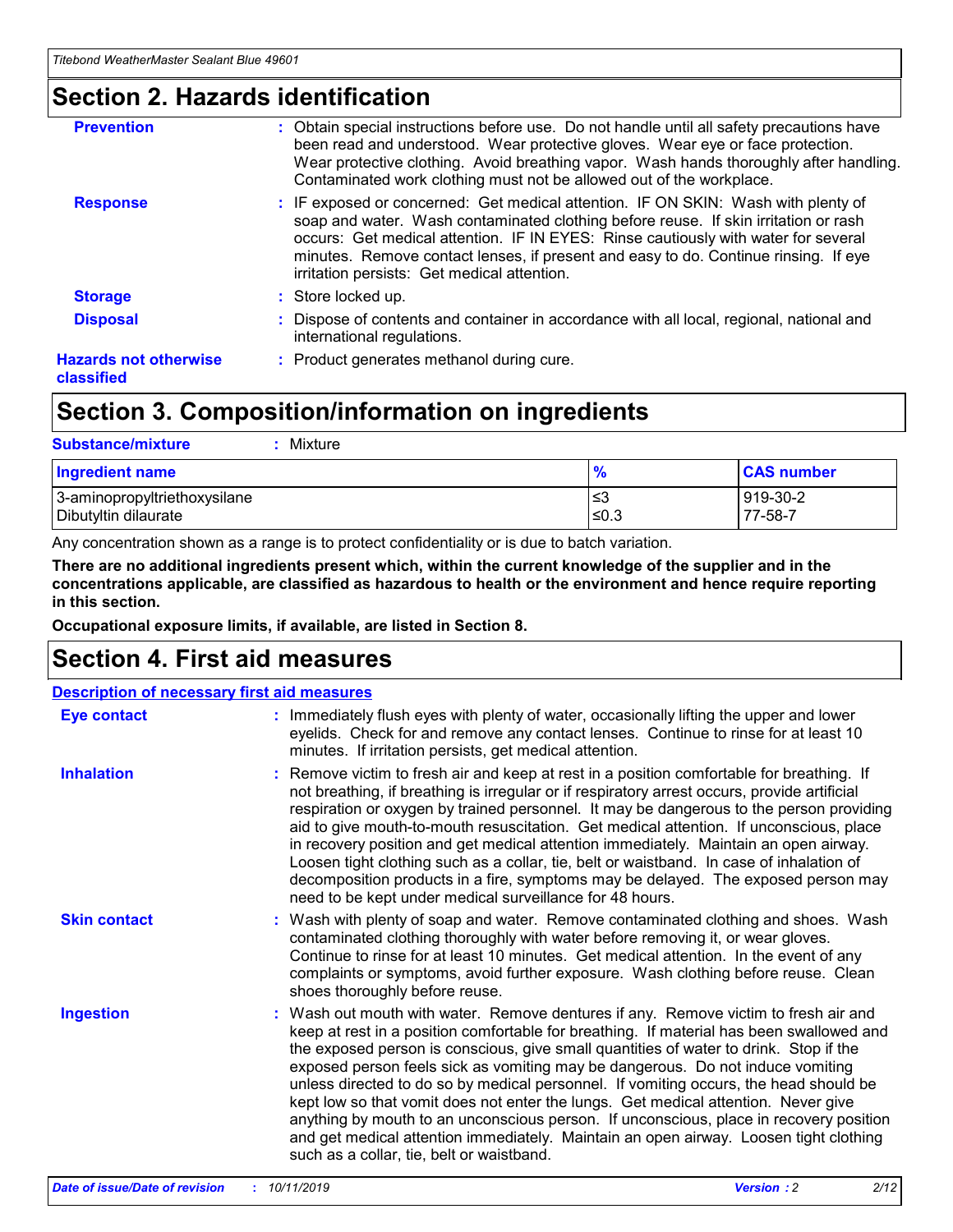## **Section 4. First aid measures**

| Most important symptoms/effects, acute and delayed |                                                                                                                                                                                                                                                                                                                                                                                                                 |
|----------------------------------------------------|-----------------------------------------------------------------------------------------------------------------------------------------------------------------------------------------------------------------------------------------------------------------------------------------------------------------------------------------------------------------------------------------------------------------|
| <b>Potential acute health effects</b>              |                                                                                                                                                                                                                                                                                                                                                                                                                 |
| <b>Eye contact</b>                                 | : May cause eye irritation.                                                                                                                                                                                                                                                                                                                                                                                     |
| <b>Inhalation</b>                                  | : No known significant effects or critical hazards.                                                                                                                                                                                                                                                                                                                                                             |
| <b>Skin contact</b>                                | : May cause skin irritation.                                                                                                                                                                                                                                                                                                                                                                                    |
| <b>Ingestion</b>                                   | : No known significant effects or critical hazards.                                                                                                                                                                                                                                                                                                                                                             |
| <b>Over-exposure signs/symptoms</b>                |                                                                                                                                                                                                                                                                                                                                                                                                                 |
| <b>Eye contact</b>                                 | : Adverse symptoms may include the following:<br>irritation<br>watering<br>redness                                                                                                                                                                                                                                                                                                                              |
| <b>Inhalation</b>                                  | : Adverse symptoms may include the following:<br>reduced fetal weight<br>increase in fetal deaths<br>skeletal malformations                                                                                                                                                                                                                                                                                     |
| <b>Skin contact</b>                                | : Adverse symptoms may include the following:<br>irritation<br>redness<br>reduced fetal weight<br>increase in fetal deaths<br>skeletal malformations                                                                                                                                                                                                                                                            |
| <b>Ingestion</b>                                   | : Adverse symptoms may include the following:<br>reduced fetal weight<br>increase in fetal deaths<br>skeletal malformations                                                                                                                                                                                                                                                                                     |
|                                                    | <b>Indication of immediate medical attention and special treatment needed, if necessary</b>                                                                                                                                                                                                                                                                                                                     |
| <b>Notes to physician</b>                          | : In case of inhalation of decomposition products in a fire, symptoms may be delayed.<br>The exposed person may need to be kept under medical surveillance for 48 hours.                                                                                                                                                                                                                                        |
| <b>Specific treatments</b>                         | : No specific treatment.                                                                                                                                                                                                                                                                                                                                                                                        |
| <b>Protection of first-aiders</b>                  | : No action shall be taken involving any personal risk or without suitable training. If it is<br>suspected that fumes are still present, the rescuer should wear an appropriate mask or<br>self-contained breathing apparatus. It may be dangerous to the person providing aid to<br>give mouth-to-mouth resuscitation. Wash contaminated clothing thoroughly with water<br>before removing it, or wear gloves. |

**See toxicological information (Section 11)**

### **Section 5. Fire-fighting measures**

| <b>Extinguishing media</b>                             |                                                                                                                                                                                                     |
|--------------------------------------------------------|-----------------------------------------------------------------------------------------------------------------------------------------------------------------------------------------------------|
| <b>Suitable extinguishing</b><br>media                 | : Use an extinguishing agent suitable for the surrounding fire.                                                                                                                                     |
| <b>Unsuitable extinguishing</b><br>media               | $:$ None known.                                                                                                                                                                                     |
| <b>Specific hazards arising</b><br>from the chemical   | : In a fire or if heated, a pressure increase will occur and the container may burst.                                                                                                               |
| <b>Hazardous thermal</b><br>decomposition products     | : Decomposition products may include the following materials:<br>carbon dioxide<br>carbon monoxide<br>nitrogen oxides<br>metal oxide/oxides                                                         |
| <b>Special protective actions</b><br>for fire-fighters | : Promptly isolate the scene by removing all persons from the vicinity of the incident if<br>there is a fire. No action shall be taken involving any personal risk or without suitable<br>training. |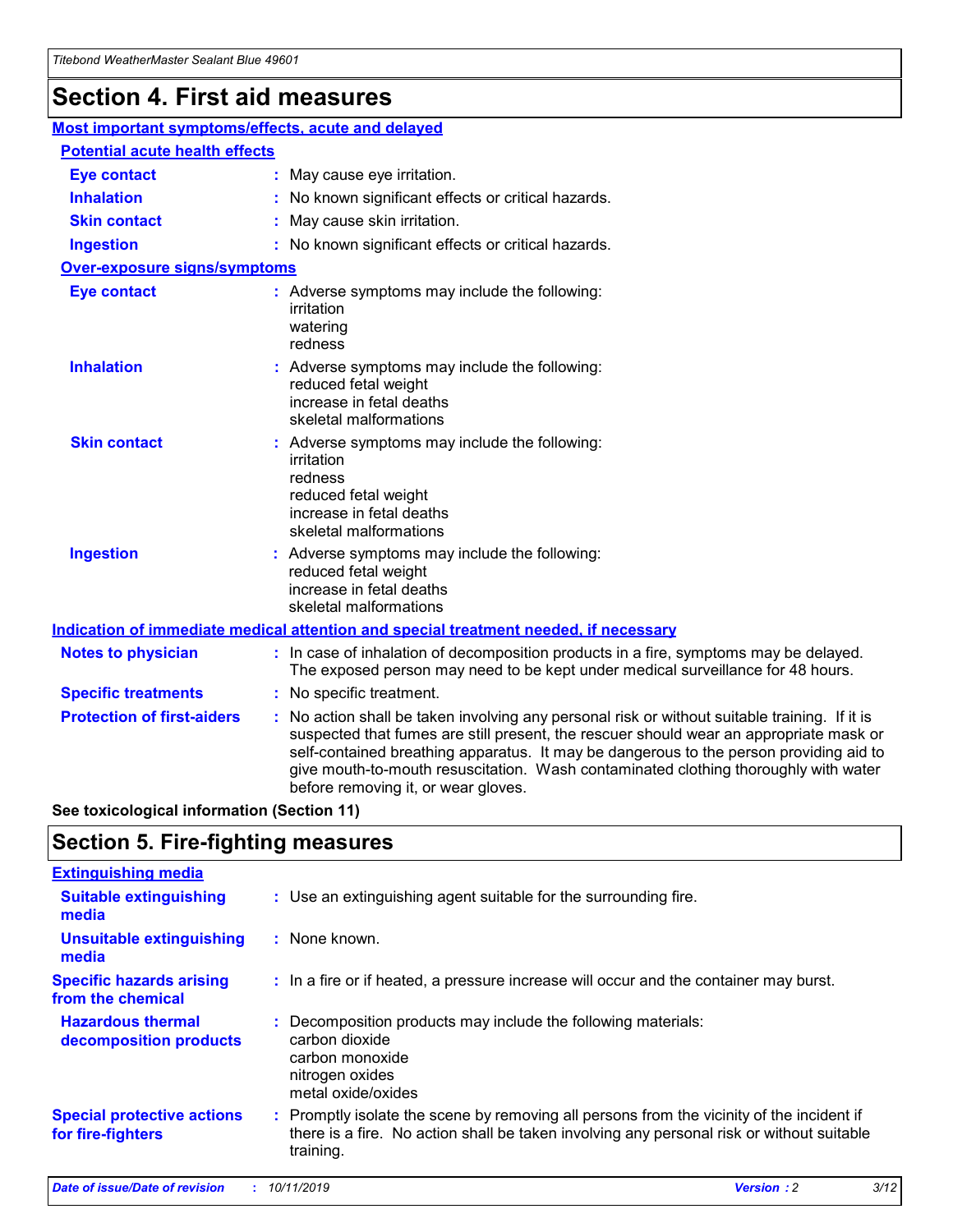### **Section 5. Fire-fighting measures**

**Special protective equipment for fire-fighters** Fire-fighters should wear appropriate protective equipment and self-contained breathing **:** apparatus (SCBA) with a full face-piece operated in positive pressure mode.

### **Section 6. Accidental release measures**

#### **Personal precautions, protective equipment and emergency procedures**

| For non-emergency<br>personnel                               |  | : No action shall be taken involving any personal risk or without suitable training.<br>Evacuate surrounding areas. Keep unnecessary and unprotected personnel from<br>entering. Do not touch or walk through spilled material. Avoid breathing vapor or mist.<br>Provide adequate ventilation. Wear appropriate respirator when ventilation is<br>inadequate. Put on appropriate personal protective equipment.                                                                                                                                                                                                                                                                                             |  |
|--------------------------------------------------------------|--|--------------------------------------------------------------------------------------------------------------------------------------------------------------------------------------------------------------------------------------------------------------------------------------------------------------------------------------------------------------------------------------------------------------------------------------------------------------------------------------------------------------------------------------------------------------------------------------------------------------------------------------------------------------------------------------------------------------|--|
|                                                              |  | For emergency responders : If specialized clothing is required to deal with the spillage, take note of any information in<br>Section 8 on suitable and unsuitable materials. See also the information in "For non-<br>emergency personnel".                                                                                                                                                                                                                                                                                                                                                                                                                                                                  |  |
| <b>Environmental precautions</b>                             |  | : Avoid dispersal of spilled material and runoff and contact with soil, waterways, drains<br>and sewers. Inform the relevant authorities if the product has caused environmental<br>pollution (sewers, waterways, soil or air).                                                                                                                                                                                                                                                                                                                                                                                                                                                                              |  |
| <b>Methods and materials for containment and cleaning up</b> |  |                                                                                                                                                                                                                                                                                                                                                                                                                                                                                                                                                                                                                                                                                                              |  |
| <b>Small spill</b>                                           |  | : Stop leak if without risk. Move containers from spill area. Dilute with water and mop up<br>if water-soluble. Alternatively, or if water-insoluble, absorb with an inert dry material and<br>place in an appropriate waste disposal container. Dispose of via a licensed waste<br>disposal contractor.                                                                                                                                                                                                                                                                                                                                                                                                     |  |
| <b>Large spill</b>                                           |  | : Stop leak if without risk. Move containers from spill area. Approach release from<br>upwind. Prevent entry into sewers, water courses, basements or confined areas. Wash<br>spillages into an effluent treatment plant or proceed as follows. Contain and collect<br>spillage with non-combustible, absorbent material e.g. sand, earth, vermiculite or<br>diatomaceous earth and place in container for disposal according to local regulations<br>(see Section 13). Dispose of via a licensed waste disposal contractor. Contaminated<br>absorbent material may pose the same hazard as the spilled product. Note: see<br>Section 1 for emergency contact information and Section 13 for waste disposal. |  |

### **Section 7. Handling and storage**

| <b>Precautions for safe handling</b>                                             |                                                                                                                                                                                                                                                                                                                                                                                                                                                                                                                                                                                                                                                                                                                                                                                                                                                  |
|----------------------------------------------------------------------------------|--------------------------------------------------------------------------------------------------------------------------------------------------------------------------------------------------------------------------------------------------------------------------------------------------------------------------------------------------------------------------------------------------------------------------------------------------------------------------------------------------------------------------------------------------------------------------------------------------------------------------------------------------------------------------------------------------------------------------------------------------------------------------------------------------------------------------------------------------|
| <b>Protective measures</b>                                                       | : Put on appropriate personal protective equipment (see Section 8). Persons with a<br>history of skin sensitization problems should not be employed in any process in which<br>this product is used. Avoid exposure - obtain special instructions before use. Avoid<br>exposure during pregnancy. Do not handle until all safety precautions have been read<br>and understood. Do not get in eyes or on skin or clothing. Do not ingest. Avoid<br>breathing vapor or mist. If during normal use the material presents a respiratory hazard,<br>use only with adequate ventilation or wear appropriate respirator. Keep in the original<br>container or an approved alternative made from a compatible material, kept tightly<br>closed when not in use. Empty containers retain product residue and can be hazardous.<br>Do not reuse container. |
| <b>Advice on general</b><br>occupational hygiene                                 | : Eating, drinking and smoking should be prohibited in areas where this material is<br>handled, stored and processed. Workers should wash hands and face before eating,<br>drinking and smoking. Remove contaminated clothing and protective equipment before<br>entering eating areas. See also Section 8 for additional information on hygiene<br>measures.                                                                                                                                                                                                                                                                                                                                                                                                                                                                                    |
| <b>Conditions for safe storage,</b><br>including any<br><b>incompatibilities</b> | Store between the following temperatures: 0 to $120^{\circ}$ C (32 to $248^{\circ}$ F). Store in<br>accordance with local regulations. Store in original container protected from direct<br>sunlight in a dry, cool and well-ventilated area, away from incompatible materials (see<br>Section 10) and food and drink. Store locked up. Keep container tightly closed and<br>sealed until ready for use. Containers that have been opened must be carefully<br>resealed and kept upright to prevent leakage. Do not store in unlabeled containers.<br>Use appropriate containment to avoid environmental contamination. See Section 10 for<br>incompatible materials before handling or use.                                                                                                                                                     |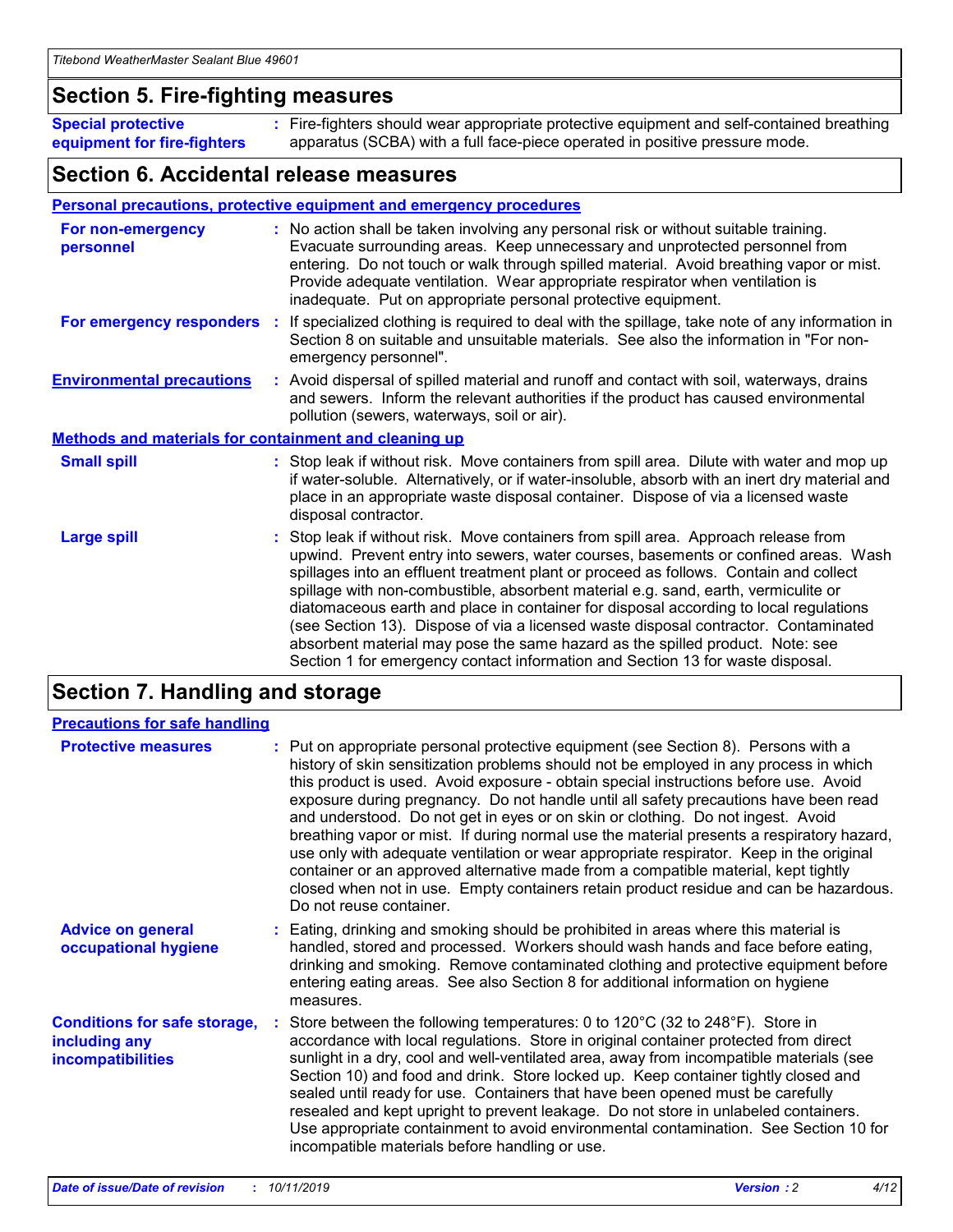## **Section 8. Exposure controls/personal protection**

#### **Control parameters**

#### **Occupational exposure limits**

| <b>Ingredient name</b>                               |    |                                          | <b>Exposure limits</b>                                                                                                                                                                                                                                                                                                                                                                                                                                                                                                                                                                                                 |
|------------------------------------------------------|----|------------------------------------------|------------------------------------------------------------------------------------------------------------------------------------------------------------------------------------------------------------------------------------------------------------------------------------------------------------------------------------------------------------------------------------------------------------------------------------------------------------------------------------------------------------------------------------------------------------------------------------------------------------------------|
| 3-aminopropyltriethoxysilane<br>Dibutyltin dilaurate |    |                                          | None.<br>ACGIH TLV (United States, 3/2019). Absorbed through skin.<br>Notes: as Sn<br>TWA: 0.1 mg/m <sup>3</sup> , (as Sn) 8 hours.<br>STEL: 0.2 mg/m <sup>3</sup> , (as Sn) 15 minutes.<br>NIOSH REL (United States, 10/2016). Absorbed through skin.<br>Notes: as Sn<br>TWA: 0.1 mg/m <sup>3</sup> , (as Sn) 10 hours.<br>OSHA PEL (United States, 5/2018). Notes: as Sn<br>TWA: $0.1 \text{ mg/m}^3$ , (as Sn) 8 hours.<br>OSHA PEL 1989 (United States, 3/1989). Absorbed through skin.<br>Notes: measured as Sn<br>TWA: 0.1 mg/m <sup>3</sup> , (measured as Sn) 8 hours. Form: Organic                           |
| <b>Appropriate engineering</b><br>controls           |    |                                          | : If user operations generate dust, fumes, gas, vapor or mist, use process enclosures,<br>local exhaust ventilation or other engineering controls to keep worker exposure to<br>airborne contaminants below any recommended or statutory limits.                                                                                                                                                                                                                                                                                                                                                                       |
| <b>Environmental exposure</b><br><b>controls</b>     |    |                                          | Emissions from ventilation or work process equipment should be checked to ensure<br>they comply with the requirements of environmental protection legislation. In some<br>cases, fume scrubbers, filters or engineering modifications to the process equipment<br>will be necessary to reduce emissions to acceptable levels.                                                                                                                                                                                                                                                                                          |
| <b>Individual protection measures</b>                |    |                                          |                                                                                                                                                                                                                                                                                                                                                                                                                                                                                                                                                                                                                        |
| <b>Hygiene measures</b>                              |    |                                          | : Wash hands, forearms and face thoroughly after handling chemical products, before<br>eating, smoking and using the lavatory and at the end of the working period.<br>Appropriate techniques should be used to remove potentially contaminated clothing.<br>Contaminated work clothing should not be allowed out of the workplace. Wash<br>contaminated clothing before reusing. Ensure that eyewash stations and safety<br>showers are close to the workstation location.                                                                                                                                            |
| <b>Eye/face protection</b>                           |    |                                          | : Safety eyewear complying with an approved standard should be used when a risk<br>assessment indicates this is necessary to avoid exposure to liquid splashes, mists,<br>gases or dusts. If contact is possible, the following protection should be worn, unless<br>the assessment indicates a higher degree of protection: chemical splash goggles.                                                                                                                                                                                                                                                                  |
| <b>Skin protection</b>                               |    |                                          |                                                                                                                                                                                                                                                                                                                                                                                                                                                                                                                                                                                                                        |
| <b>Hand protection</b>                               |    |                                          | : Chemical-resistant, impervious gloves complying with an approved standard should be<br>worn at all times when handling chemical products if a risk assessment indicates this is<br>necessary. Considering the parameters specified by the glove manufacturer, check<br>during use that the gloves are still retaining their protective properties. It should be<br>noted that the time to breakthrough for any glove material may be different for different<br>glove manufacturers. In the case of mixtures, consisting of several substances, the<br>protection time of the gloves cannot be accurately estimated. |
| <b>Body protection</b>                               |    | handling this product.                   | Personal protective equipment for the body should be selected based on the task being<br>performed and the risks involved and should be approved by a specialist before                                                                                                                                                                                                                                                                                                                                                                                                                                                |
| <b>Other skin protection</b>                         |    | specialist before handling this product. | : Appropriate footwear and any additional skin protection measures should be selected<br>based on the task being performed and the risks involved and should be approved by a                                                                                                                                                                                                                                                                                                                                                                                                                                          |
| <b>Respiratory protection</b>                        | ÷. | aspects of use.                          | Based on the hazard and potential for exposure, select a respirator that meets the<br>appropriate standard or certification. Respirators must be used according to a<br>respiratory protection program to ensure proper fitting, training, and other important                                                                                                                                                                                                                                                                                                                                                         |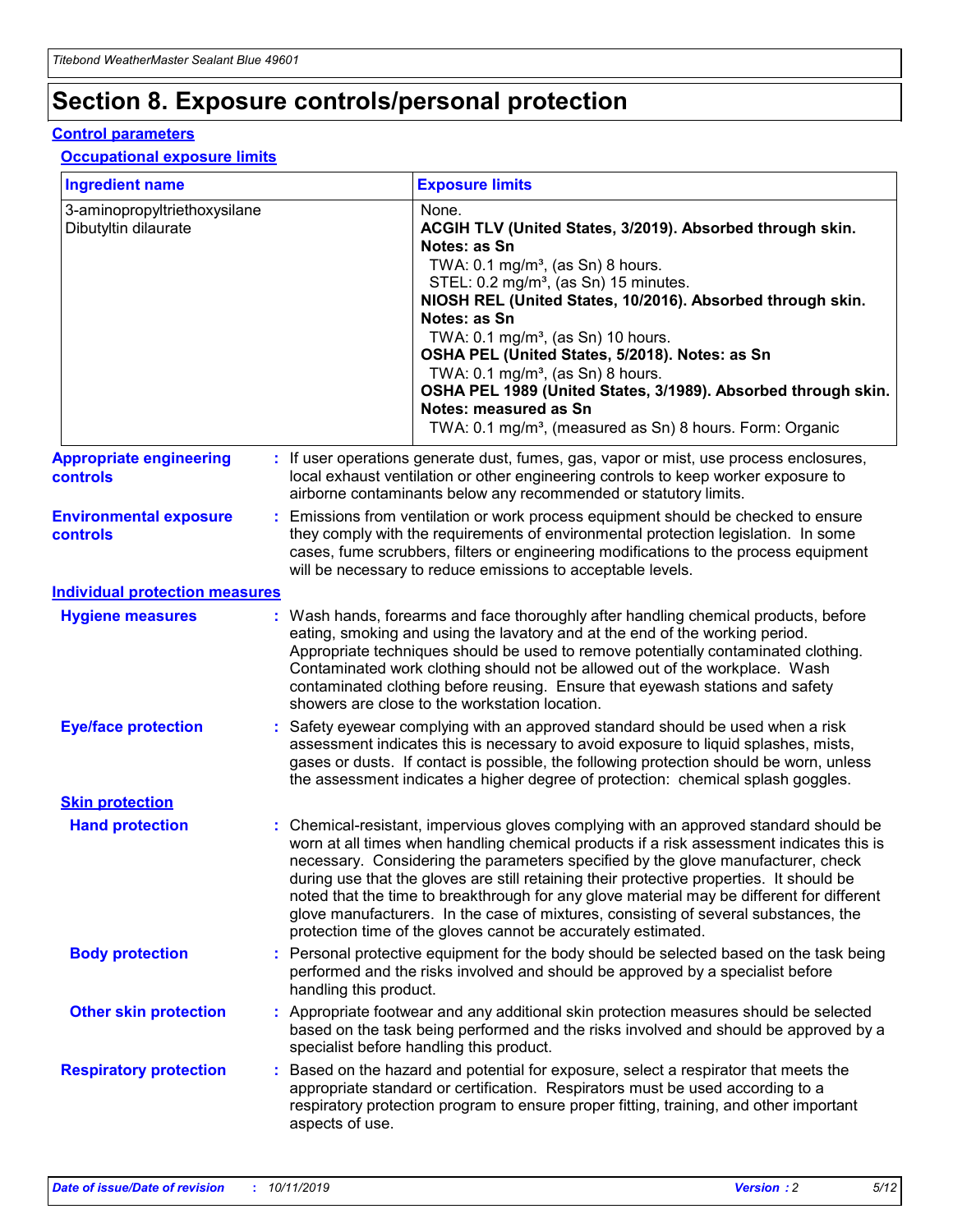### **Section 9. Physical and chemical properties**

#### **Appearance**

| <b>Physical state</b>                             | : Liquid. [Paste.]                                              |
|---------------------------------------------------|-----------------------------------------------------------------|
| <b>Color</b>                                      | $:$ Blue.                                                       |
| Odor                                              | : None [Slight]                                                 |
| <b>Odor threshold</b>                             | $:$ Not available.                                              |
| рH                                                | : Not applicable.                                               |
| <b>Melting point</b>                              | : Not available.                                                |
| <b>Boiling point</b>                              | : >100°C (>212°F)                                               |
| <b>Flash point</b>                                | : Closed cup: >200°C (>392°F) [Setaflash.]                      |
| <b>Evaporation rate</b>                           | $:$ <1 (butyl acetate = 1)                                      |
| <b>Flammability (solid, gas)</b>                  | : Not available.                                                |
| Lower and upper explosive<br>(flammable) limits   | : Not available.                                                |
| <b>VOC (less water, less</b><br>exempt solvents)  | $: 0$ g/l                                                       |
| <b>Volatility</b>                                 | $: 0\%$ (w/w)                                                   |
| <b>Vapor density</b>                              | : Not available.                                                |
| <b>Relative density</b>                           | : 1.4329                                                        |
| <b>Solubility</b>                                 | Insoluble in the following materials: cold water and hot water. |
| <b>Solubility in water</b>                        | : Not available.                                                |
| <b>Partition coefficient: n-</b><br>octanol/water | $:$ Not available.                                              |
| <b>Auto-ignition temperature</b>                  | $:$ Not available.                                              |
| <b>Decomposition temperature</b>                  | : Not available.                                                |
| <b>Viscosity</b>                                  | : Not available.                                                |

### **Section 10. Stability and reactivity**

| <b>Reactivity</b>                            | : No specific test data related to reactivity available for this product or its ingredients.            |
|----------------------------------------------|---------------------------------------------------------------------------------------------------------|
| <b>Chemical stability</b>                    | : The product is stable.                                                                                |
| <b>Possibility of hazardous</b><br>reactions | : Under normal conditions of storage and use, hazardous reactions will not occur.                       |
| <b>Conditions to avoid</b>                   | : No specific data.                                                                                     |
| <b>Incompatible materials</b>                | : No specific data.                                                                                     |
| <b>Hazardous decomposition</b><br>products   | Under normal conditions of storage and use, hazardous decomposition products should<br>not be produced. |

### **Section 11. Toxicological information**

### **Information on toxicological effects**

#### **Acute toxicity**

| <b>Product/ingredient name</b> | <b>Result</b>           | <b>Species</b> | <b>Dose</b>                | <b>Exposure</b> |
|--------------------------------|-------------------------|----------------|----------------------------|-----------------|
| 3-aminopropyltriethoxysilane   | <b>ILD50 Dermal</b>     | Rabbit         | 4.29 g/kg                  |                 |
| Dibutyltin dilaurate           | ILD50 Oral<br>LD50 Oral | Rat<br>Rat     | $1.57$ g/kg<br>175 $mg/kg$ |                 |
|                                |                         |                |                            |                 |

**Irritation/Corrosion**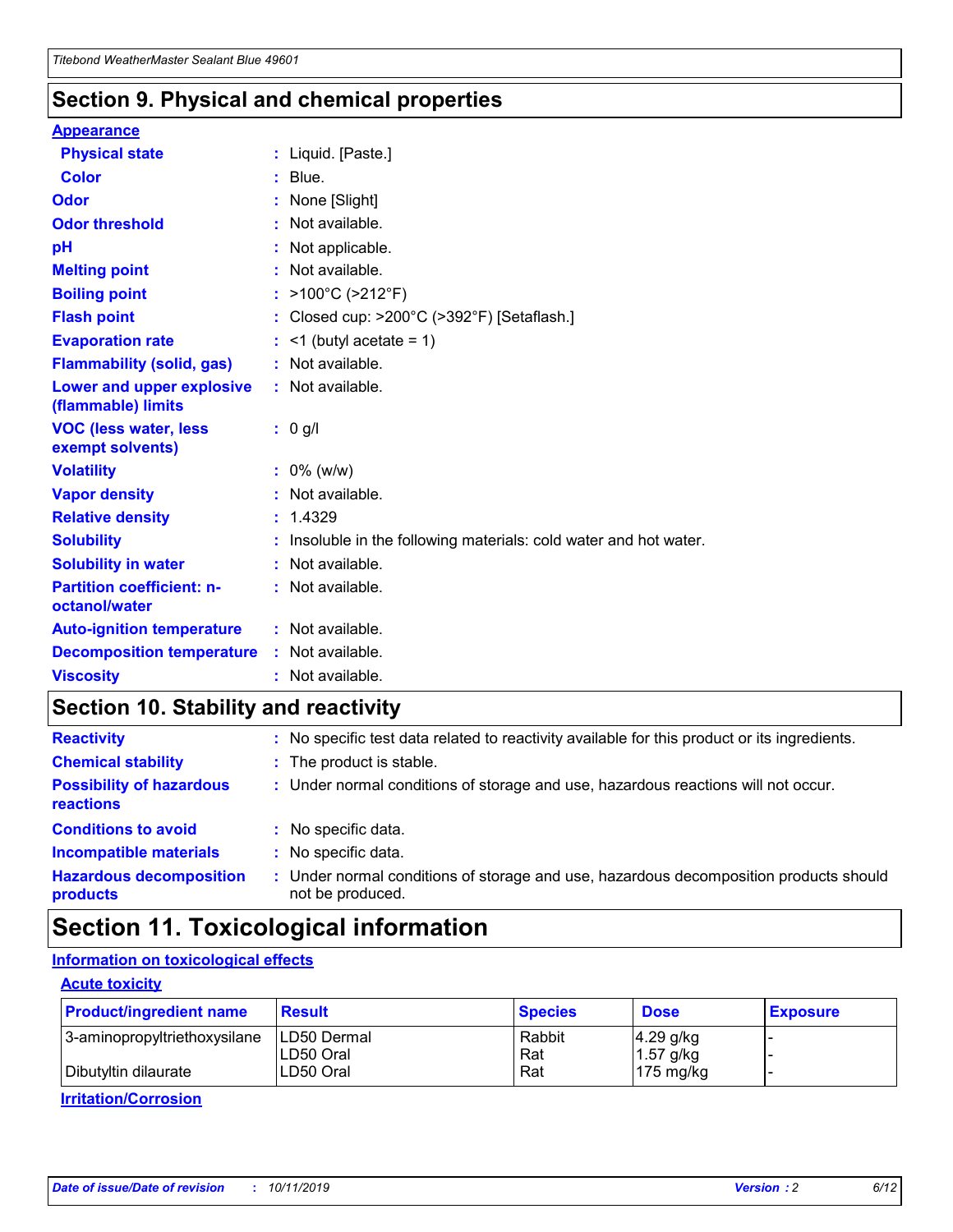## **Section 11. Toxicological information**

| <b>Product/ingredient name</b> | <b>Result</b>            | <b>Species</b> | <b>Score</b> | <b>Exposure</b>           | <b>Observation</b> |
|--------------------------------|--------------------------|----------------|--------------|---------------------------|--------------------|
| 3-aminopropyltriethoxysilane   | Eyes - Mild irritant     | Rabbit         |              | $100$ mg                  |                    |
|                                | Eyes - Severe irritant   | Rabbit         |              | 24 hours 750              |                    |
|                                |                          |                |              | ug                        |                    |
|                                | Skin - Severe irritant   | Rabbit         |              | 24 hours 5                | -                  |
| Dibutyltin dilaurate           | Eyes - Moderate irritant | Rabbit         |              | mq<br><b>24 hours 100</b> |                    |
|                                |                          |                |              | mg                        |                    |
|                                | Skin - Severe irritant   | Rabbit         |              | 500 mg                    |                    |

#### **Sensitization**

Not available.

#### **Mutagenicity**

Not available.

#### **Carcinogenicity**

Not available.

#### **Reproductive toxicity**

Not available.

#### **Teratogenicity**

Not available.

#### **Specific target organ toxicity (single exposure)**

Not available.

#### **Specific target organ toxicity (repeated exposure)**

| <b>Name</b>                                                                  |                                                                                                                             | <b>Category</b> | <b>Route of</b><br>exposure  | <b>Target organs</b> |
|------------------------------------------------------------------------------|-----------------------------------------------------------------------------------------------------------------------------|-----------------|------------------------------|----------------------|
| Dibutyltin dilaurate                                                         |                                                                                                                             | Category 1      | $\qquad \qquad \blacksquare$ | respiratory system   |
| <b>Aspiration hazard</b><br>Not available.                                   |                                                                                                                             |                 |                              |                      |
| <b>Information on the likely</b><br>routes of exposure                       | : Not available.                                                                                                            |                 |                              |                      |
| <b>Potential acute health effects</b>                                        |                                                                                                                             |                 |                              |                      |
| <b>Eye contact</b>                                                           | : May cause eye irritation.                                                                                                 |                 |                              |                      |
| <b>Inhalation</b>                                                            | : No known significant effects or critical hazards.                                                                         |                 |                              |                      |
| <b>Skin contact</b>                                                          | : May cause skin irritation.                                                                                                |                 |                              |                      |
| <b>Ingestion</b>                                                             | : No known significant effects or critical hazards.                                                                         |                 |                              |                      |
| Symptoms related to the physical, chemical and toxicological characteristics |                                                                                                                             |                 |                              |                      |
| <b>Eye contact</b>                                                           | : Adverse symptoms may include the following:<br>irritation<br>watering<br>redness                                          |                 |                              |                      |
| <b>Inhalation</b>                                                            | : Adverse symptoms may include the following:<br>reduced fetal weight<br>increase in fetal deaths<br>skeletal malformations |                 |                              |                      |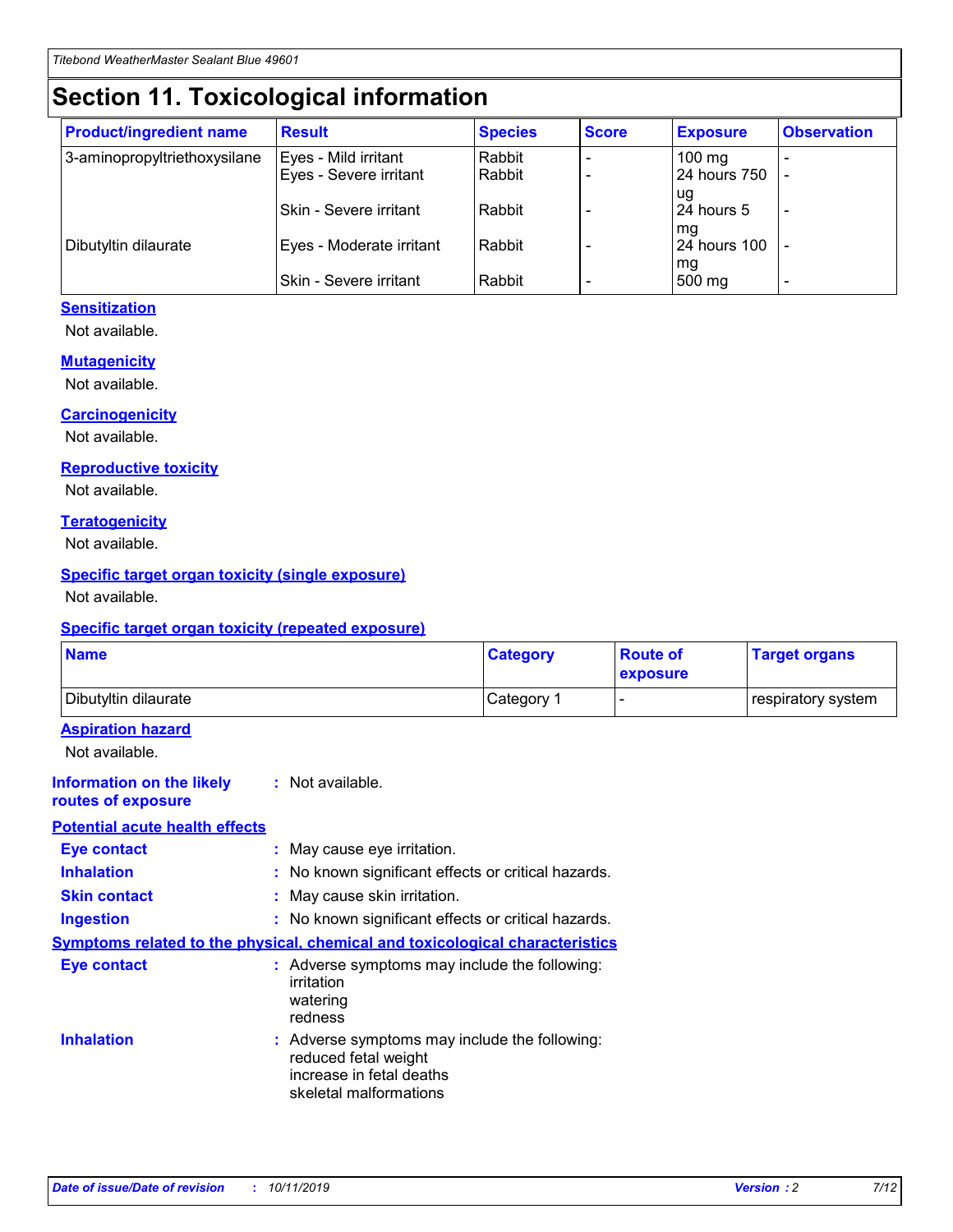## **Section 11. Toxicological information**

| <b>Skin contact</b>                     | : Adverse symptoms may include the following:<br>irritation<br>redness<br>reduced fetal weight<br>increase in fetal deaths<br>skeletal malformations |
|-----------------------------------------|------------------------------------------------------------------------------------------------------------------------------------------------------|
| <b>Ingestion</b>                        | : Adverse symptoms may include the following:<br>reduced fetal weight<br>increase in fetal deaths<br>skeletal malformations                          |
|                                         | Delayed and immediate effects and also chronic effects from short and long term exposure                                                             |
| <b>Short term exposure</b>              |                                                                                                                                                      |
| <b>Potential immediate</b><br>effects   | : Not available.                                                                                                                                     |
| <b>Potential delayed effects</b>        | : Not available.                                                                                                                                     |
| <b>Long term exposure</b>               |                                                                                                                                                      |
| <b>Potential immediate</b><br>effects   | : Not available.                                                                                                                                     |
| <b>Potential delayed effects</b>        | : Not available.                                                                                                                                     |
| <b>Potential chronic health effects</b> |                                                                                                                                                      |
| Not available.                          |                                                                                                                                                      |
| <b>General</b>                          | : Once sensitized, a severe allergic reaction may occur when subsequently exposed to<br>very low levels.                                             |
| <b>Carcinogenicity</b>                  | : No known significant effects or critical hazards.                                                                                                  |
| <b>Mutagenicity</b>                     | No known significant effects or critical hazards.                                                                                                    |
| <b>Teratogenicity</b>                   | May damage the unborn child.                                                                                                                         |
| <b>Developmental effects</b>            | No known significant effects or critical hazards.                                                                                                    |
| <b>Fertility effects</b>                | : May damage fertility.                                                                                                                              |
| <b>Numerical measures of toxicity</b>   |                                                                                                                                                      |
| <b>Acute toxicity estimates</b>         |                                                                                                                                                      |
|                                         |                                                                                                                                                      |

Not available.

## **Section 12. Ecological information**

#### **Toxicity**

| <b>Product/ingredient name</b> | <b>Result</b>                     | <b>Species</b>                       | <b>Exposure</b> |
|--------------------------------|-----------------------------------|--------------------------------------|-----------------|
| Dibutyltin dilaurate           | Chronic EC10 > 2 mg/l Fresh water | Algae - Scenedesmus<br>I subspicatus | l 96 hours i    |

### **Persistence and degradability**

| <b>Product/ingredient name</b> | <b>Test</b>                                                                    | <b>Result</b>  |  | <b>Dose</b>       | <b>Inoculum</b>         |
|--------------------------------|--------------------------------------------------------------------------------|----------------|--|-------------------|-------------------------|
| Dibutyltin dilaurate           | OECD 301F<br>Ready<br>Biodegradability -<br>Manometric<br>Respirometry<br>Test | 23 % - 28 days |  |                   |                         |
| <b>Product/ingredient name</b> | <b>Aquatic half-life</b>                                                       |                |  | <b>Photolysis</b> | <b>Biodegradability</b> |
| Dibutyltin dilaurate           |                                                                                |                |  |                   | Inherent                |

### **Bioaccumulative potential**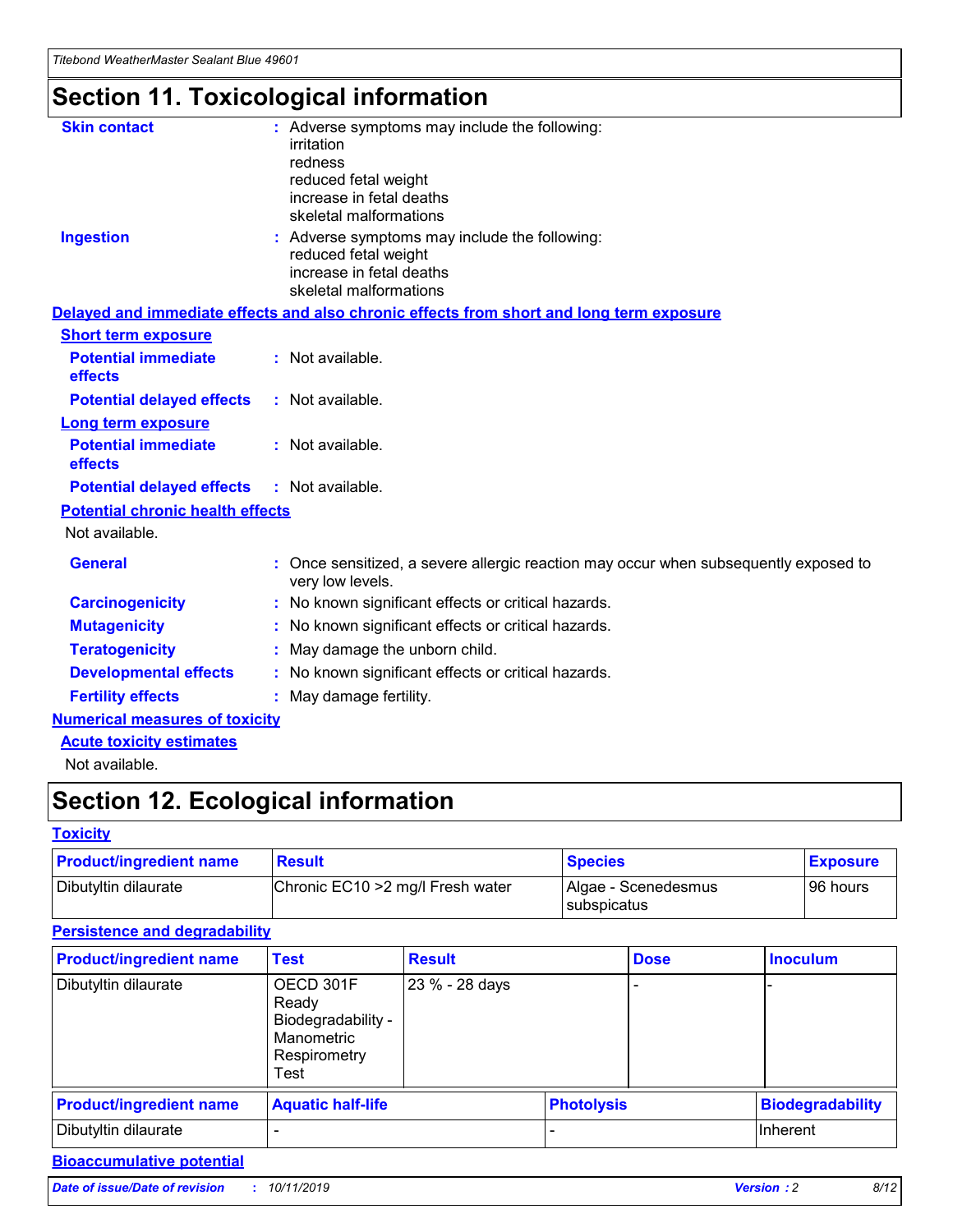## **Section 12. Ecological information**

| <b>Product/ingredient name</b> | $LoaPow$ | <b>BCF</b> | <b>Potential</b> |
|--------------------------------|----------|------------|------------------|
| 3-aminopropyltriethoxysilane   | 1.7      | 3.4        | low              |
| Dibutyltin dilaurate           | 4.44     | 2.91       | low              |

#### **Mobility in soil**

| <b>Soil/water partition</b><br>coefficient (K <sub>oc</sub> ) | : Not available.                                    |
|---------------------------------------------------------------|-----------------------------------------------------|
| <b>Other adverse effects</b>                                  | : No known significant effects or critical hazards. |

### **Section 13. Disposal considerations**

**Disposal methods :**

The generation of waste should be avoided or minimized wherever possible. Disposal of this product, solutions and any by-products should at all times comply with the requirements of environmental protection and waste disposal legislation and any regional local authority requirements. Dispose of surplus and non-recyclable products via a licensed waste disposal contractor. Waste should not be disposed of untreated to the sewer unless fully compliant with the requirements of all authorities with jurisdiction. Waste packaging should be recycled. Incineration or landfill should only be considered when recycling is not feasible. This material and its container must be disposed of in a safe way. Care should be taken when handling emptied containers that have not been cleaned or rinsed out. Empty containers or liners may retain some product residues. Avoid dispersal of spilled material and runoff and contact with soil, waterways, drains and sewers.

## **Section 14. Transport information**

|                                      | <b>DOT</b><br><b>Classification</b> | <b>TDG</b><br><b>Classification</b> | <b>Mexico</b><br><b>Classification</b> | <b>ADR/RID</b>           | <b>IMDG</b>              | <b>IATA</b>              |
|--------------------------------------|-------------------------------------|-------------------------------------|----------------------------------------|--------------------------|--------------------------|--------------------------|
| <b>UN number</b>                     | Not regulated.                      | Not regulated.                      | Not regulated.                         | Not regulated.           | Not regulated.           | Not regulated.           |
| <b>UN proper</b><br>shipping name    | $\qquad \qquad \blacksquare$        |                                     |                                        |                          |                          |                          |
| <b>Transport</b><br>hazard class(es) | $\blacksquare$                      | $\blacksquare$                      | $\blacksquare$                         | $\overline{\phantom{a}}$ | $\blacksquare$           | $\blacksquare$           |
| <b>Packing group</b>                 | $\overline{\phantom{a}}$            | $\overline{\phantom{0}}$            | $\qquad \qquad \blacksquare$           | -                        | $\overline{\phantom{0}}$ | $\overline{\phantom{a}}$ |
| <b>Environmental</b><br>hazards      | No.                                 | No.                                 | No.                                    | No.                      | No.                      | No.                      |

## **Section 15. Regulatory information**

#### **U.S. Federal regulations**

#### **SARA 302/304**

#### **Composition/information on ingredients**

No products were found.

**SARA 304 RQ :** Not applicable.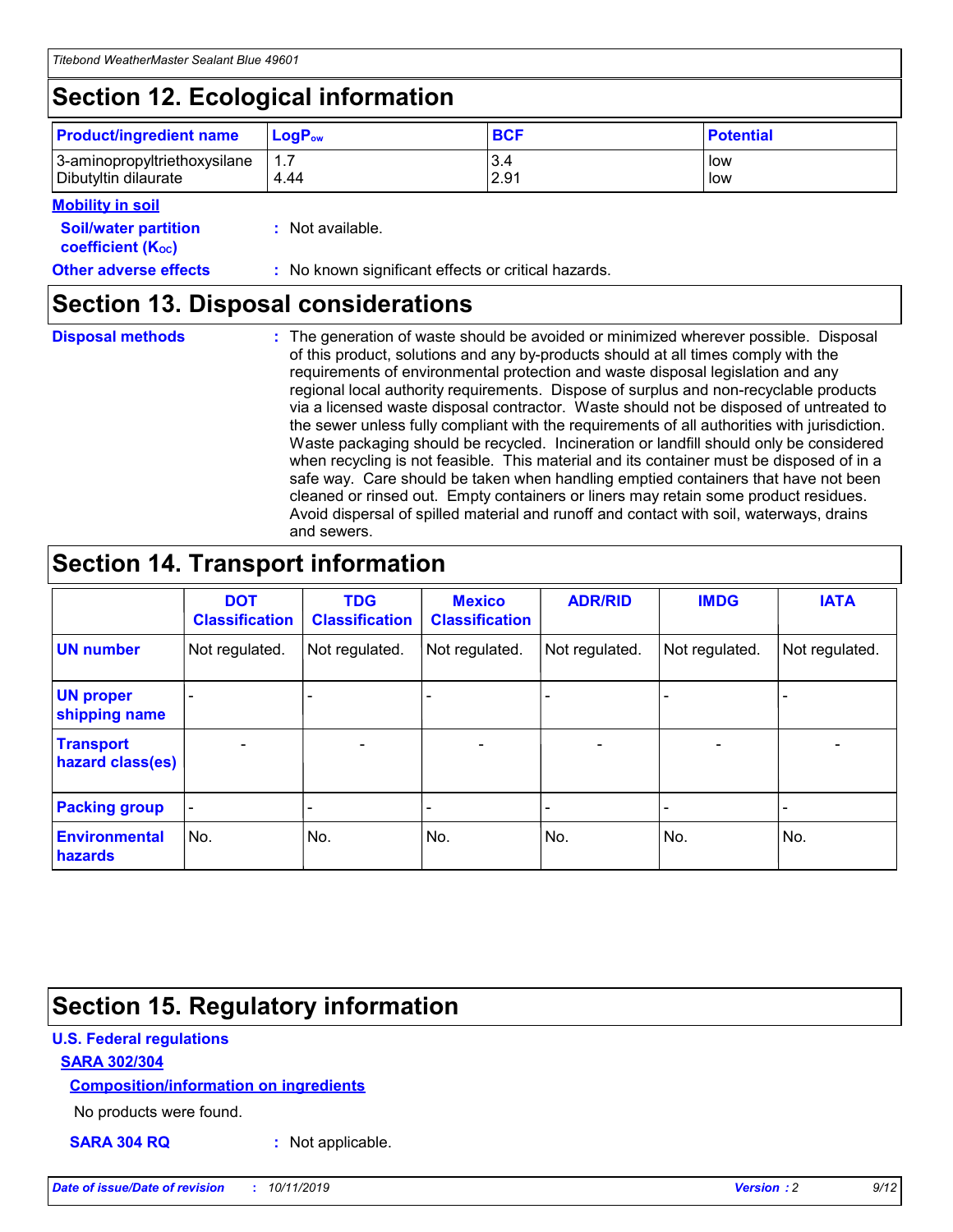## **Section 15. Regulatory information**

#### **SARA 311/312**

**Classification :** EYE IRRITATION - Category 2B SKIN SENSITIZATION - Category 1 TOXIC TO REPRODUCTION (Fertility) - Category 1B TOXIC TO REPRODUCTION (Unborn child) - Category 1B

#### **Composition/information on ingredients**

| <b>Name</b>                  | $\frac{9}{6}$ | <b>Classification</b>                                  |
|------------------------------|---------------|--------------------------------------------------------|
| 3-aminopropyltriethoxysilane | $\leq$ 3      | <b>FLAMMABLE LIQUIDS - Category 4</b>                  |
|                              |               | <b>ACUTE TOXICITY (oral) - Category 4</b>              |
|                              |               | SKIN IRRITATION - Category 2                           |
|                              |               | EYE IRRITATION - Category 2A                           |
| Dibutyltin dilaurate         | ≤0.3          | <b>ACUTE TOXICITY (oral) - Category 3</b>              |
|                              |               | SKIN CORROSION - Category 1C                           |
|                              |               | SERIOUS EYE DAMAGE - Category 1                        |
|                              |               | SKIN SENSITIZATION - Category 1                        |
|                              |               | <b>GERM CELL MUTAGENICITY - Category 2</b>             |
|                              |               | <b>TOXIC TO REPRODUCTION (Fertility) - Category 1B</b> |
|                              |               | TOXIC TO REPRODUCTION (Unborn child) - Category 1B     |
|                              |               | SPECIFIC TARGET ORGAN TOXICITY (REPEATED               |
|                              |               | EXPOSURE) (respiratory system) - Category 1            |

#### **State regulations**

| <b>Massachusetts</b> | : None of the components are listed. |
|----------------------|--------------------------------------|
| <b>New York</b>      | : None of the components are listed. |
| <b>New Jersey</b>    | : None of the components are listed. |
| <b>Pennsylvania</b>  | : None of the components are listed. |

#### **California Prop. 65**

**A** WARNING: This product can expose you to methanol, which is known to the State of California to cause birth defects or other reproductive harm. For more information go to www.P65Warnings.ca.gov.

| <b>Ingredient name</b> | No significant risk Maximum<br>level | acceptable dosage<br>level |
|------------------------|--------------------------------------|----------------------------|
| methanol               |                                      | Yes.                       |

#### **International regulations**

**Chemical Weapon Convention List Schedules I, II & III Chemicals** Not listed.

#### **Montreal Protocol**

Not listed.

**Stockholm Convention on Persistent Organic Pollutants**

Not listed.

### **UNECE Aarhus Protocol on POPs and Heavy Metals**

Not listed.

#### **Inventory list**

### **China :** All components are listed or exempted.

**United States TSCA 8(b) inventory :** All components are active or exempted.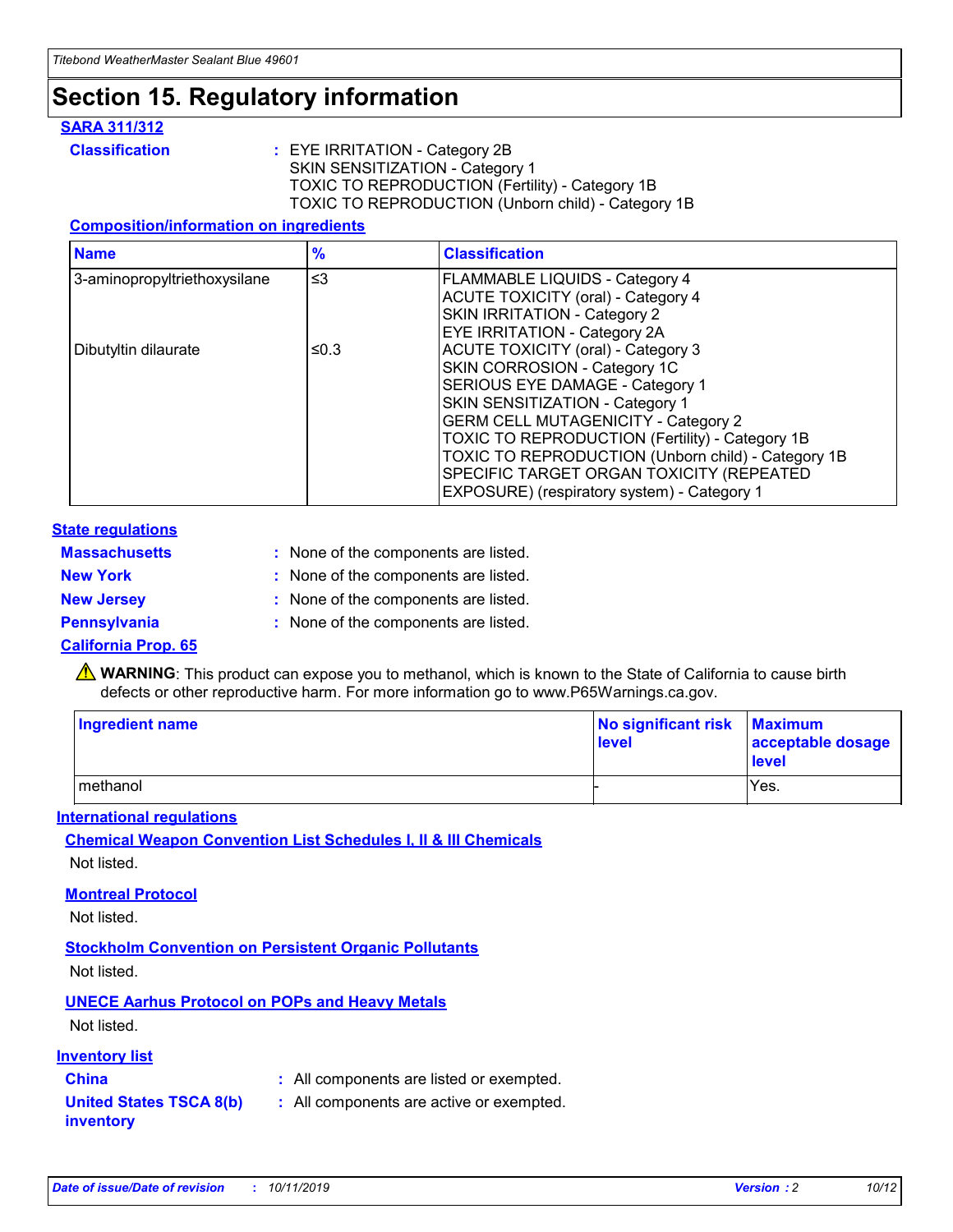## **Section 16. Other information**

**Hazardous Material Information System (U.S.A.)**



**Caution: HMIS® ratings are based on a 0-4 rating scale, with 0 representing minimal hazards or risks, and 4 representing significant hazards or risks. Although HMIS® ratings and the associated label are not required on SDSs or products leaving a facility under 29 CFR 1910.1200, the preparer may choose to provide them. HMIS® ratings are to be used with a fully implemented HMIS® program. HMIS® is a registered trademark and service mark of the American Coatings Association, Inc.**

**The customer is responsible for determining the PPE code for this material. For more information on HMIS® Personal Protective Equipment (PPE) codes, consult the HMIS® Implementation Manual.**

#### **National Fire Protection Association (U.S.A.)**



**Reprinted with permission from NFPA 704-2001, Identification of the Hazards of Materials for Emergency Response Copyright ©1997, National Fire Protection Association, Quincy, MA 02269. This reprinted material is not the complete and official position of the National Fire Protection Association, on the referenced subject which is represented only by the standard in its entirety.**

**Copyright ©2001, National Fire Protection Association, Quincy, MA 02269. This warning system is intended to be interpreted and applied only by properly trained individuals to identify fire, health and reactivity hazards of chemicals. The user is referred to certain limited number of chemicals with recommended classifications in NFPA 49 and NFPA 325, which would be used as a guideline only. Whether the chemicals are classified by NFPA or not, anyone using the 704 systems to classify chemicals does so at their own risk.**

#### **Procedure used to derive the classification**

| <b>Classification</b>                                                                                                                                                                  |                                                                                                                                                                                                                                                                   | <b>Justification</b>                                                                                                                                                                                                                                                                                       |  |
|----------------------------------------------------------------------------------------------------------------------------------------------------------------------------------------|-------------------------------------------------------------------------------------------------------------------------------------------------------------------------------------------------------------------------------------------------------------------|------------------------------------------------------------------------------------------------------------------------------------------------------------------------------------------------------------------------------------------------------------------------------------------------------------|--|
| <b>EYE IRRITATION - Category 2B</b><br>SKIN SENSITIZATION - Category 1<br><b>TOXIC TO REPRODUCTION (Fertility) - Category 1B</b><br>TOXIC TO REPRODUCTION (Unborn child) - Category 1B |                                                                                                                                                                                                                                                                   | Expert judgment<br>Expert judgment<br>Expert judgment<br>Expert judgment                                                                                                                                                                                                                                   |  |
| <b>History</b>                                                                                                                                                                         |                                                                                                                                                                                                                                                                   |                                                                                                                                                                                                                                                                                                            |  |
| <b>Date of printing</b>                                                                                                                                                                | : 4/22/2022                                                                                                                                                                                                                                                       |                                                                                                                                                                                                                                                                                                            |  |
| Date of issue/Date of<br>revision                                                                                                                                                      | : 10/11/2019                                                                                                                                                                                                                                                      |                                                                                                                                                                                                                                                                                                            |  |
| Date of previous issue                                                                                                                                                                 | : 10/16/2020                                                                                                                                                                                                                                                      |                                                                                                                                                                                                                                                                                                            |  |
| <b>Version</b>                                                                                                                                                                         | $\therefore$ 2                                                                                                                                                                                                                                                    |                                                                                                                                                                                                                                                                                                            |  |
| <b>Key to abbreviations</b>                                                                                                                                                            | $\therefore$ ATE = Acute Toxicity Estimate<br><b>BCF</b> = Bioconcentration Factor<br>IATA = International Air Transport Association<br><b>IBC</b> = Intermediate Bulk Container<br><b>IMDG = International Maritime Dangerous Goods</b><br>$UN = United Nations$ | GHS = Globally Harmonized System of Classification and Labelling of Chemicals<br>LogPow = logarithm of the octanol/water partition coefficient<br>MARPOL = International Convention for the Prevention of Pollution From Ships, 1973<br>as modified by the Protocol of 1978. ("Marpol" = marine pollution) |  |